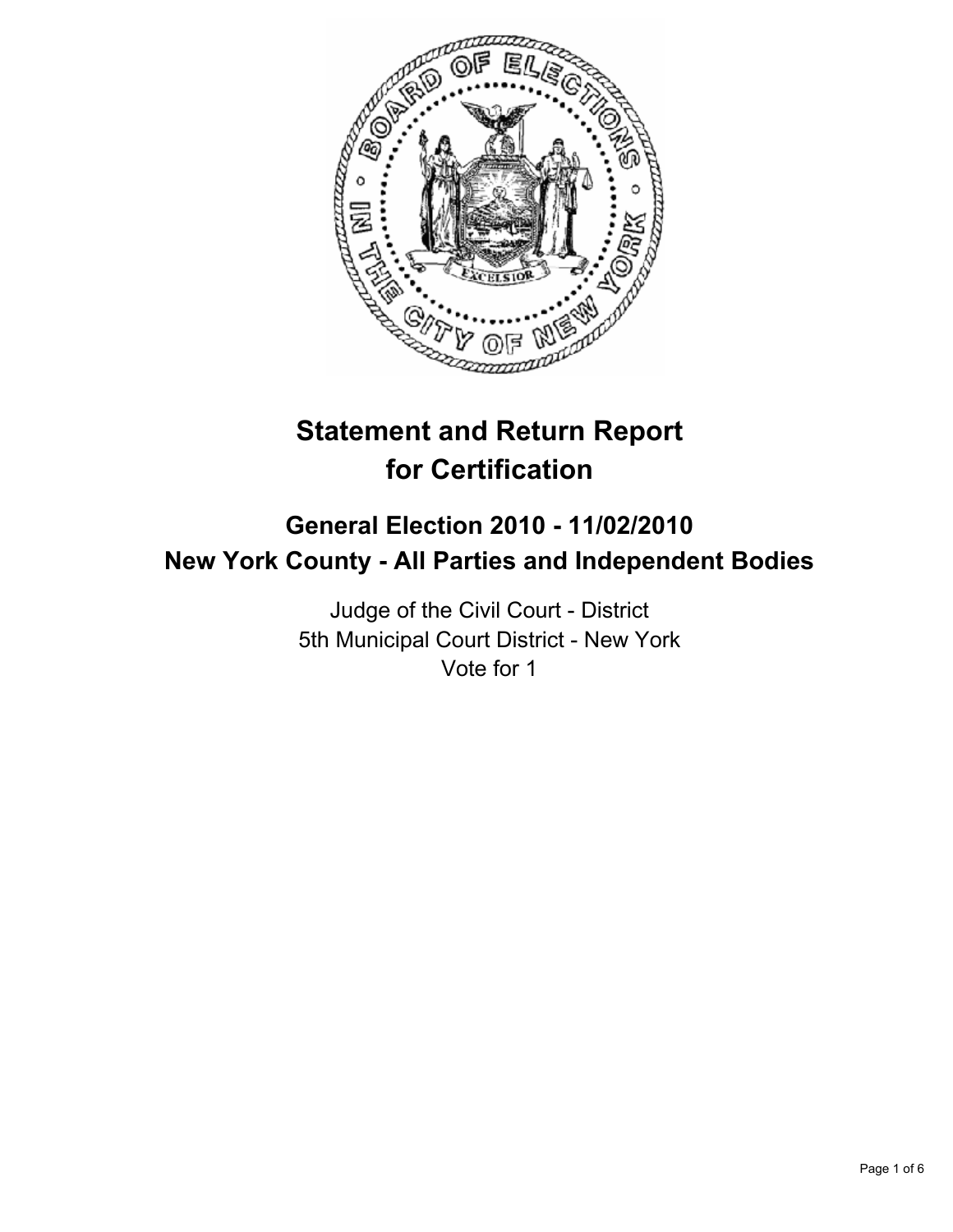

### **Assembly District 67**

| PUBLIC COUNTER                  | 32,972           |
|---------------------------------|------------------|
| <b>EMERGENCY</b>                | 0                |
| ABSENTEE/MILITARY               | 1,049            |
| <b>AFFIDAVIT</b>                | 793              |
| <b>Total Ballots</b>            | 35,391           |
| KELLY LEVY (DEMOCRATIC)         | 25,539           |
| ABSTAIN (WRITE-IN)              | 1                |
| CAPRICE PARKER (WRITE-IN)       | 1                |
| DAVID GERARD BRUDER (WRITE-IN)  | 1                |
| EDWIN TORRES (REF) (WRITE-IN)   | 1                |
| <b>GEORGE JAVIS (WRITE-IN)</b>  | 1                |
| <b>GERALD EISNER (WRITE-IN)</b> | 1                |
| <b>GREGG RUTH (WRITE-IN)</b>    | 1                |
| JOHN DOE (WRITE-IN)             | $\boldsymbol{2}$ |
| <b>JUDGE DREAD (WRITE-IN)</b>   | 1                |
| L. STANTON TOWNE (WRITE-IN)     | 1                |
| LEN DANIELS (WRITE-IN)          | 1                |
| MELORIA SOCHET (WRITE-IN)       | 1                |
| MICHAEL THALER (WRITE-IN)       | 1                |
| MICHEAL GORDON (WRITE-IN)       | 1                |
| NO NAME (WRITE-IN)              | 9                |
| OBAMA (WRITE-IN)                | 1                |
| REGINA LAPELLA (WRITE-IN)       | 1                |
| SUSAN CHIA (WRITE-IN)           | 1                |
| SYLVIA G ASH (WRITE-IN)         | 1                |
| TONIA KLAUSNER (WRITE-IN)       | 1                |
| TONY SOPRANO (WRITE-IN)         | 1                |
| VOID (WRITE-IN)                 | 1                |
| WILLIAM DOYLE (WRITE-IN)        | 1                |
| <b>Total Votes</b>              | 25,571           |
| Unrecorded                      | 9,820            |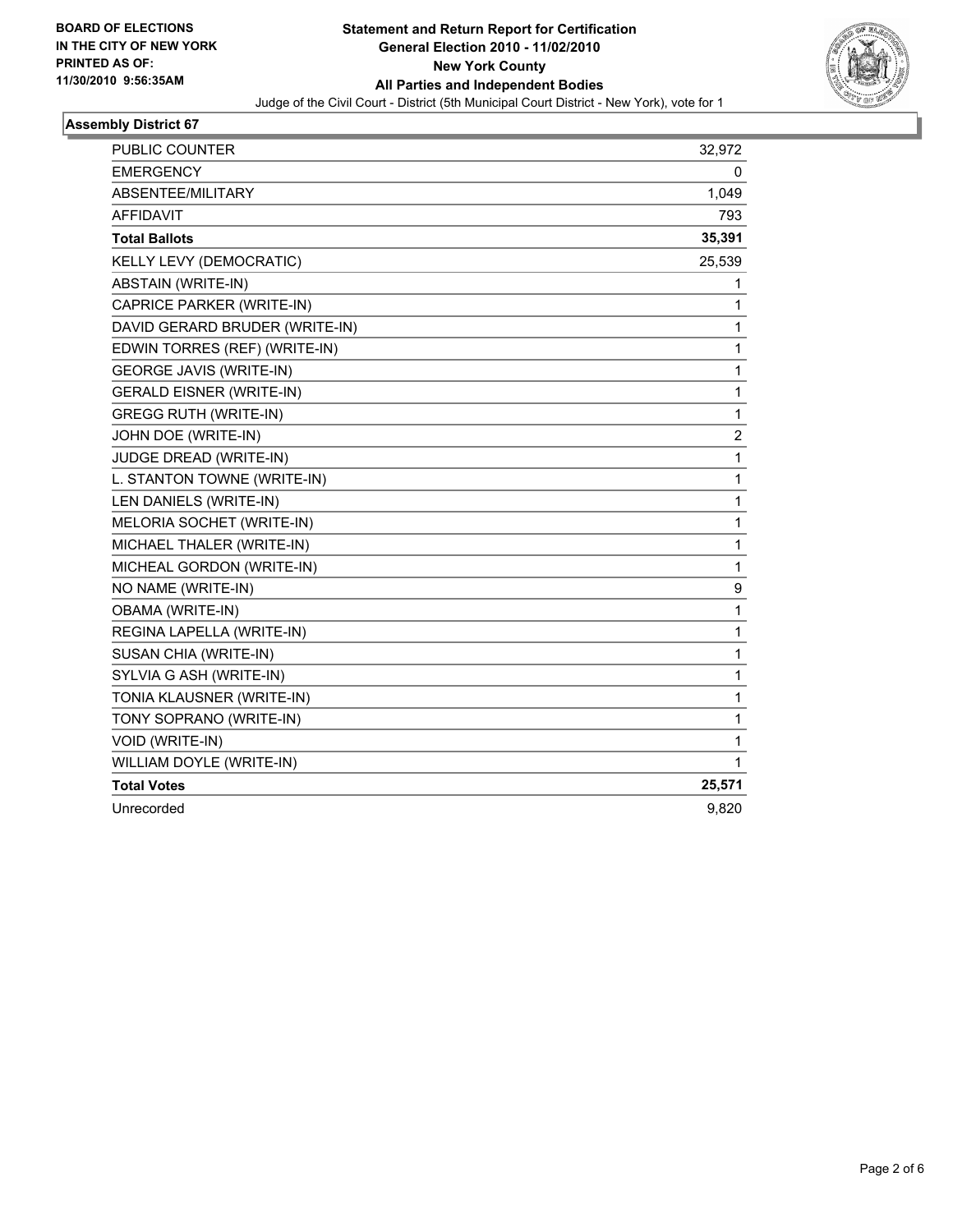

#### **Assembly District 69**

| PUBLIC COUNTER                    | 24,841      |
|-----------------------------------|-------------|
| <b>EMERGENCY</b>                  | 0           |
| ABSENTEE/MILITARY                 | 629         |
| <b>AFFIDAVIT</b>                  | 673         |
| <b>Total Ballots</b>              | 26,461      |
| KELLY LEVY (DEMOCRATIC)           | 19,449      |
| ADAM COHEN (WRITE-IN)             | 2           |
| ALFRED LITMAN (WRITE-IN)          | 1           |
| ANY REPUBLICAN (WRITE-IN)         | 1           |
| CAITLIN GAVEN LEVY (WRITE-IN)     | 1           |
| CAREY HORWITZ (WRITE-IN)          | 1           |
| CLARENCE THOMAS (WRITE-IN)        | 1           |
| DANIEL RAKOWITZ (WRITE-IN)        | 1           |
| DAVICK SACK (WRITE-IN)            | 1           |
| DIANA ERBSEN (WRITE-IN)           | 1           |
| EDDIE MCDUSKY (WRITE-IN)          | 1           |
| EDWINA HAYWARD (WRITE-IN)         | 1           |
| ELIE GOLD (WRITE-IN)              | 1           |
| ELISABETH ZECHE (WRITE-IN)        | 1           |
| FRANKLIN RODRIGUES (WRITE-IN)     | 1           |
| <b>GEORGE MEZEI (WRITE-IN)</b>    | 1           |
| <b>GLENN JOHNSTON (WRITE-IN)</b>  | 1           |
| JANET SACHS (WRITE-IN)            | 1           |
| JIMMY MCMILLAN (WRITE-IN)         | 1           |
| JOHN YOUNG (WRITE-IN)             | 2           |
| JON STEWART (WRITE-IN)            | 1           |
| JOYCE JOHNSON (WRITE-IN)          | 1           |
| LEWIS TAISKOFF (WRITE-IN)         | 1           |
| LIE SHEYNE (WRITE-IN)             | 1           |
| LIND ROSENTHAL (WRITE-IN)         | 1           |
| MAREEM (WRITE-IN)                 | 1           |
| MATTHEW J. KENNEDY JR. (WRITE-IN) | 1           |
| MICHAEL BROWN (WRITE-IN)          | $\mathbf 1$ |
| MICHAEL DAY (WRITE-IN)            | 1           |
| MICHAEL FAULKNER (WRITE-IN)       | 1           |
| MICHEL J FAULKNER (WRITE-IN)      | 1           |
| MIKE TYSON (WRITE-IN)             | 1           |
| MUDDY WATERS (WRITE-IN)           | 1           |
| NEAL ROSESTEIN (WRITE-IN)         | 1           |
| NICOLAS PALOS (WRITE-IN)          | 1           |
| NO CHOICE? (WRITE-IN)             | 1           |
| NO NAME (WRITE-IN)                | 4           |
| NO SMOKING (WRITE-IN)             | 1           |
| OTHER (WRITE-IN)                  | 1           |
| PAIGE SUTHERLAND (WRITE-IN)       | $\mathbf 1$ |
| PELICAN (WRITE-IN)                | 1           |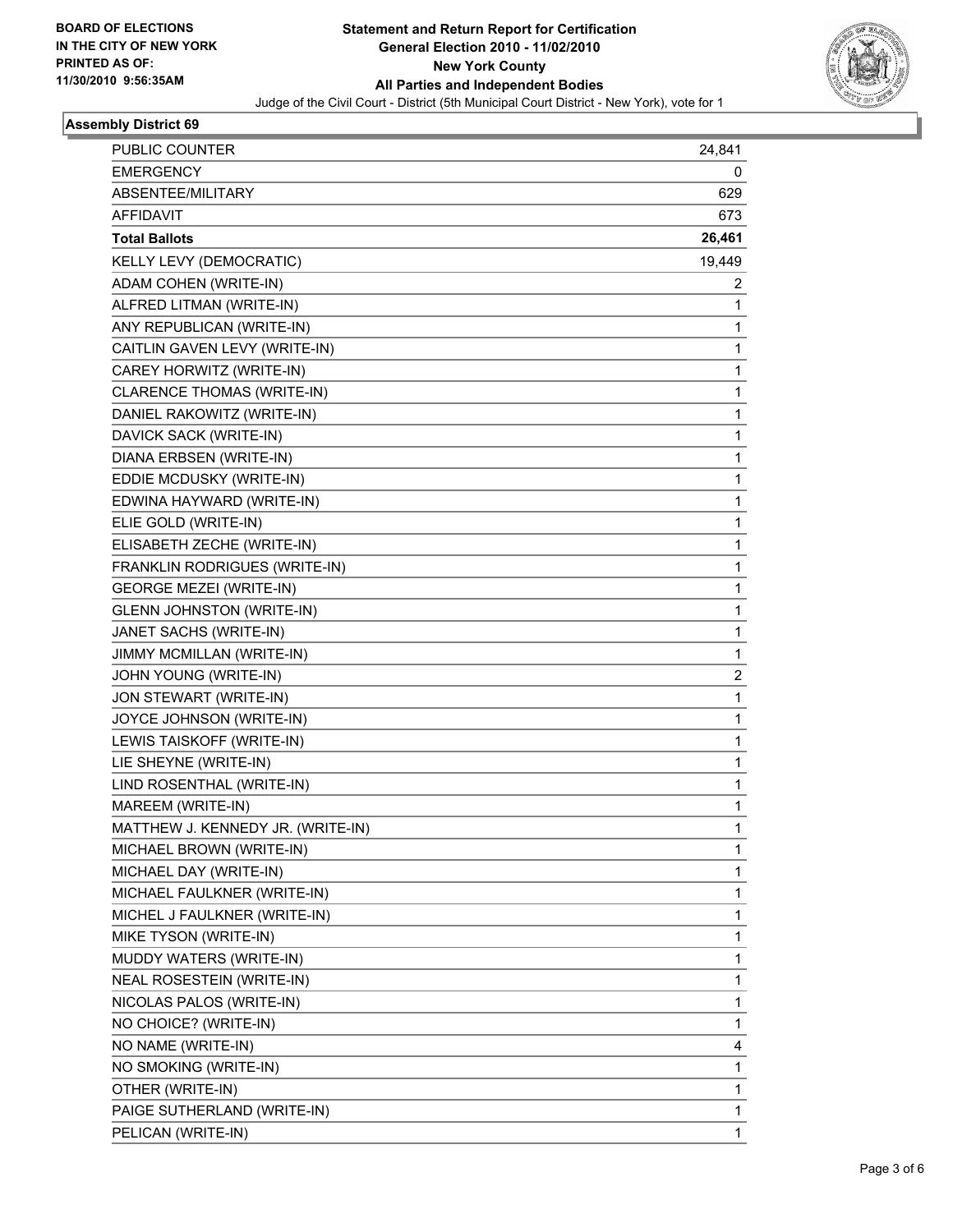

#### **Assembly District 69**

| PLUTO (WRITE-IN)           |        |
|----------------------------|--------|
| RAMON J JIMENEZ (WRITE-IN) |        |
| RICHARD ALLEN (WRITE-IN)   |        |
| ROBERT M BRILL (WRITE-IN)  |        |
| SARAH ESON (WRITE-IN)      |        |
| <b>Total Votes</b>         | 19,499 |
| Unrecorded                 | 6,962  |
| こうしょう あきょんけいそ ライ           |        |

#### **Assembly District 75**

| <b>PUBLIC COUNTER</b>    | 1,533 |
|--------------------------|-------|
| <b>EMERGENCY</b>         | 0     |
| ABSENTEE/MILITARY        | 58    |
| <b>AFFIDAVIT</b>         | 29    |
| <b>Total Ballots</b>     | 1,649 |
| KELLY LEVY (DEMOCRATIC)  | 1,130 |
| JOYCE ROBBINS (WRITE-IN) |       |
| <b>Total Votes</b>       | 1,131 |
| Unrecorded               | 518   |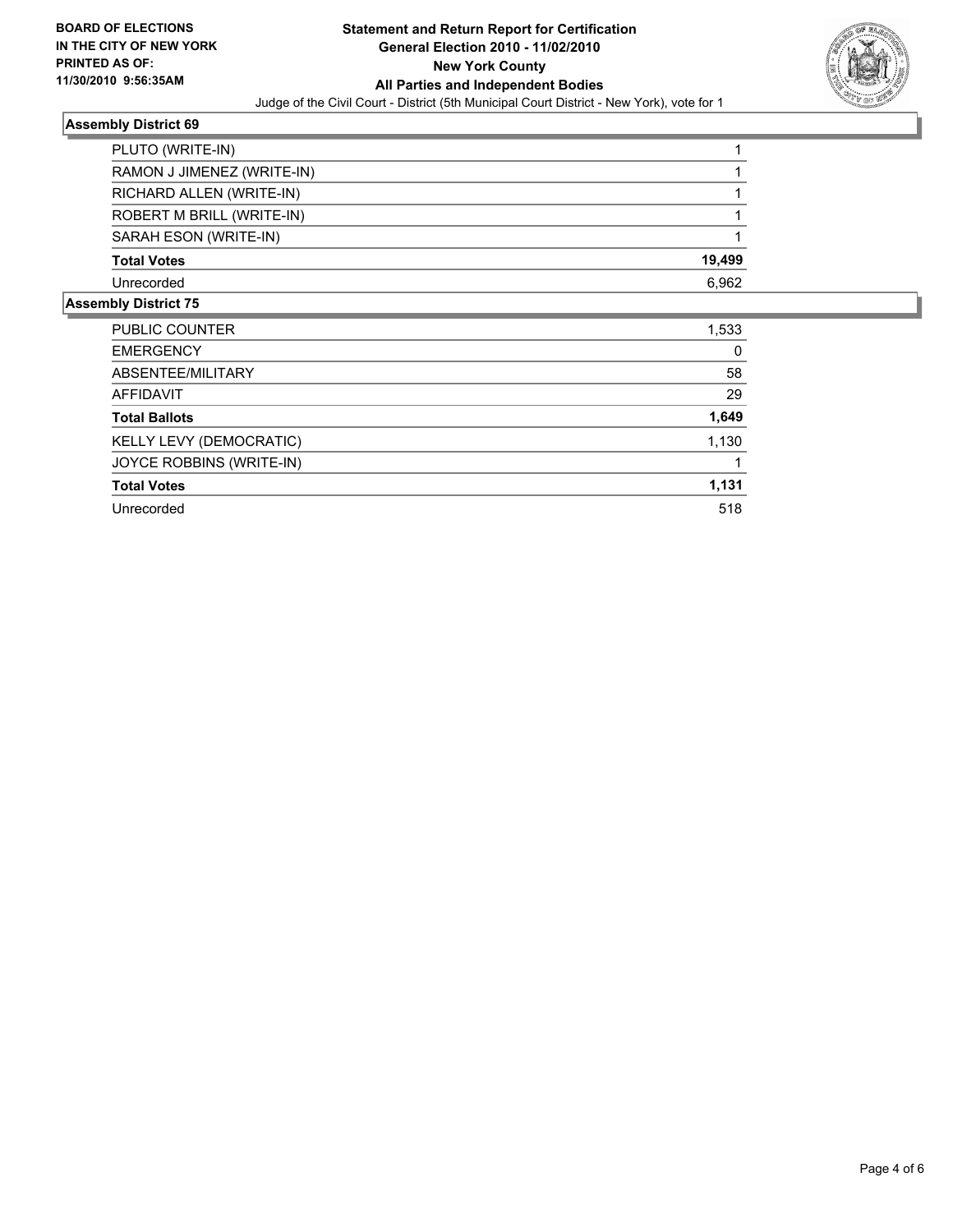

#### **Total for Judge of the Civil Court - District (5th Municipal Court District - New York) - New York County**

| <b>PUBLIC COUNTER</b>             | 59,346         |
|-----------------------------------|----------------|
| <b>EMERGENCY</b>                  | 0              |
| ABSENTEE/MILITARY                 | 1,736          |
| AFFIDAVIT                         | 1,495          |
| <b>Total Ballots</b>              | 63,501         |
| <b>KELLY LEVY (DEMOCRATIC)</b>    | 46,118         |
| ABSTAIN (WRITE-IN)                | 1              |
| ADAM COHEN (WRITE-IN)             | $\overline{2}$ |
| ALFRED LITMAN (WRITE-IN)          | 1              |
| ANY REPUBLICAN (WRITE-IN)         | 1              |
| CAITLIN GAVEN LEVY (WRITE-IN)     | 1              |
| CAPRICE PARKER (WRITE-IN)         | 1              |
| CAREY HORWITZ (WRITE-IN)          | $\mathbf 1$    |
| CLARENCE THOMAS (WRITE-IN)        | 1              |
| DANIEL RAKOWITZ (WRITE-IN)        | 1              |
| DAVICK SACK (WRITE-IN)            | 1              |
| DAVID GERARD BRUDER (WRITE-IN)    | 1              |
| DIANA ERBSEN (WRITE-IN)           | 1              |
| EDDIE MCDUSKY (WRITE-IN)          | $\mathbf 1$    |
| EDWIN TORRES (REF) (WRITE-IN)     | 1              |
| EDWINA HAYWARD (WRITE-IN)         | 1              |
| ELIE GOLD (WRITE-IN)              | 1              |
| ELISABETH ZECHE (WRITE-IN)        | 1              |
| FRANKLIN RODRIGUES (WRITE-IN)     | 1              |
| <b>GEORGE JAVIS (WRITE-IN)</b>    | 1              |
| <b>GEORGE MEZEI (WRITE-IN)</b>    | 1              |
| <b>GERALD EISNER (WRITE-IN)</b>   | 1              |
| <b>GLENN JOHNSTON (WRITE-IN)</b>  | 1              |
| <b>GREGG RUTH (WRITE-IN)</b>      | 1              |
| JANET SACHS (WRITE-IN)            | $\mathbf{1}$   |
| JIMMY MCMILLAN (WRITE-IN)         | 1              |
| JOHN DOE (WRITE-IN)               | $\overline{2}$ |
| JOHN YOUNG (WRITE-IN)             | $\mathbf{2}$   |
| JON STEWART (WRITE-IN)            | $\mathbf 1$    |
| JOYCE JOHNSON (WRITE-IN)          | 1              |
| JOYCE ROBBINS (WRITE-IN)          | 1              |
| JUDGE DREAD (WRITE-IN)            | 1              |
| L. STANTON TOWNE (WRITE-IN)       | 1              |
| LEN DANIELS (WRITE-IN)            | 1              |
| LEWIS TAISKOFF (WRITE-IN)         | 1              |
| LIE SHEYNE (WRITE-IN)             | 1              |
| LIND ROSENTHAL (WRITE-IN)         | 1              |
| MAREEM (WRITE-IN)                 | 1              |
| MATTHEW J. KENNEDY JR. (WRITE-IN) | 1              |
| MELORIA SOCHET (WRITE-IN)         | 1              |
| MICHAEL BROWN (WRITE-IN)          | $\mathbf{1}$   |